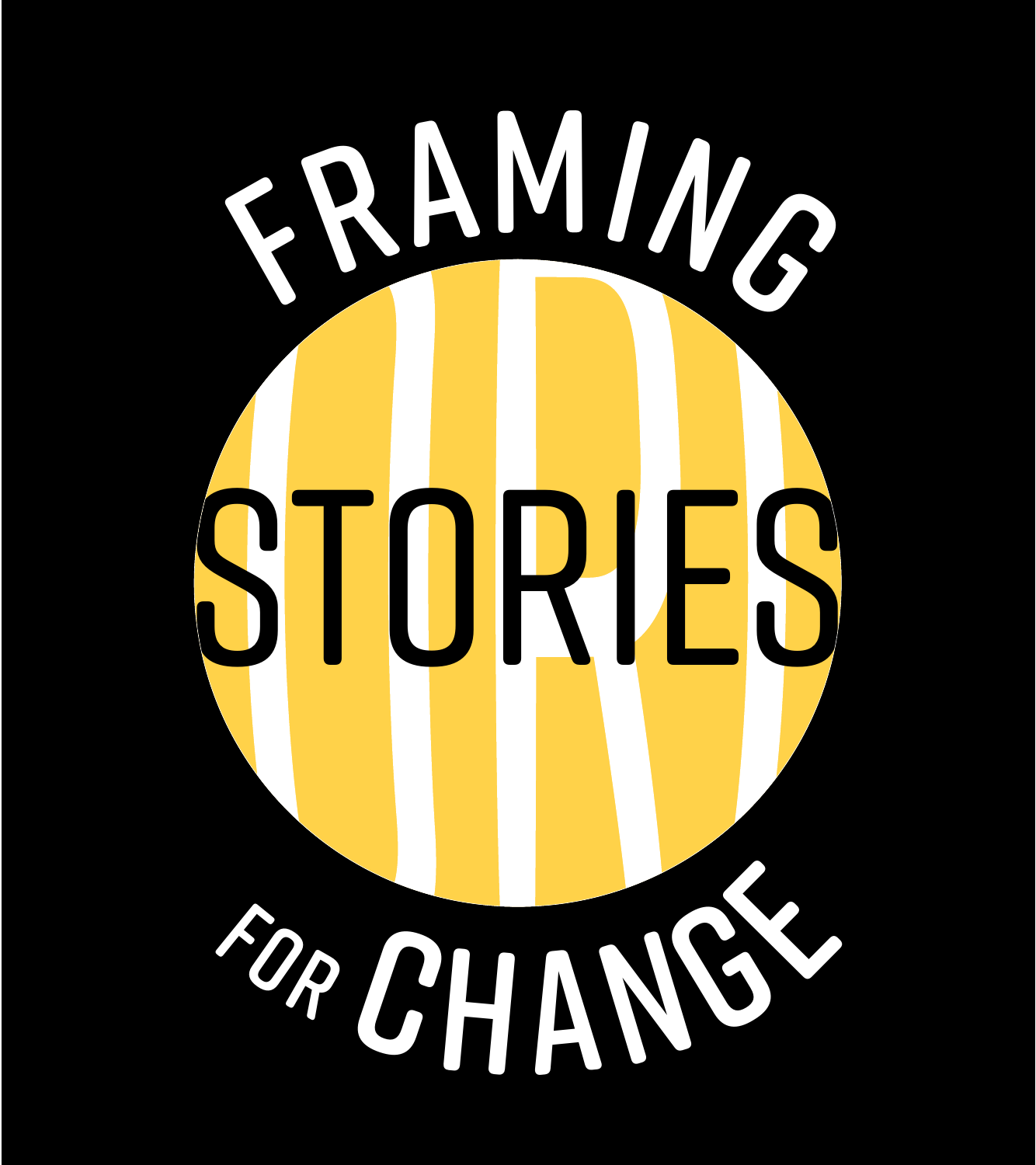

**By Nat Kendall-Taylor** */ Chief Executive Officer at Frameworks Institute*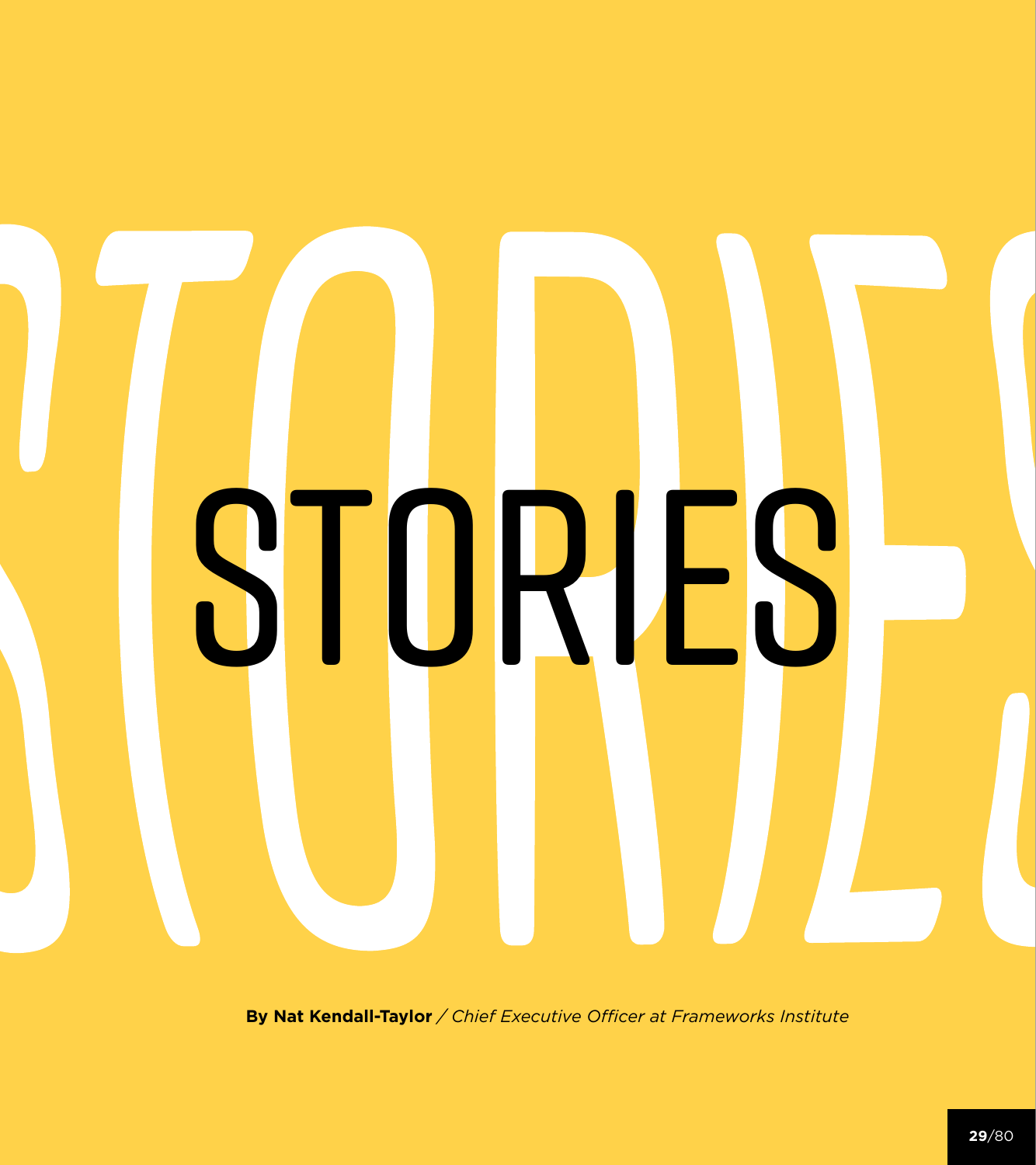# $\bf S$   $\bf T$   $\bf 0$   $\bf R$   $\bf Y$   $\bf T$   $\bf E$   $\bf L$   $\bf L$   $\bf T$   $\bf N$   $\bf B$

### *is all the rage in nonprofit communications.*

Everyone, it seems, is jumping onto the storytelling bandwagon, driving trends in interactive, virtual, and visual stories, storybanking, and science-based storytelling. And for good reason: Stories have remarkable power to drive social change. They appeal to us on a core emotional level and lodge deeply in our minds. Social science and cognitive research show they are more effective than facts, explanations, or arguments in influencing thinking and behavior.

Yet not all stories work the way we think they do. We are fed a steady diet of stories that are, in fact, counterproductive. For example, being exposed continually to individual stories of trial and tribulation makes it easy to see effort and drive as the factors that account for success. But, at the same time, this makes it exceedingly difficult to see a bigger picture and recognize systemic causes and the need for collective solutions to social problems. Similarly, stories that focus overwhelmingly on the extent of problems with little by way of solutions can sap issue-engagement and undermine efforts to mobilize movements. These stories do not build support for our issues, and some even trigger unproductive thoughts or depress support. "Narrative" and

"story" are popular terms in our industry, but not any story will do. We need new and better stories that can advance our issues.

So, how can we make sure that the stories we tell advance our issues?

Let's start with what those of us working for social change want: a society where everyone has a fair and equal chance to reach their full potential and experience positive well-being now and in the future. How can we achieve this and create a society that embodies these values? Part of the answer is that we need public policies that support fairness and equality for all. We know that changing policies in deep and durable ways requires

> *"Narrative" and "story" are popular terms in our industry, but not any story will do.*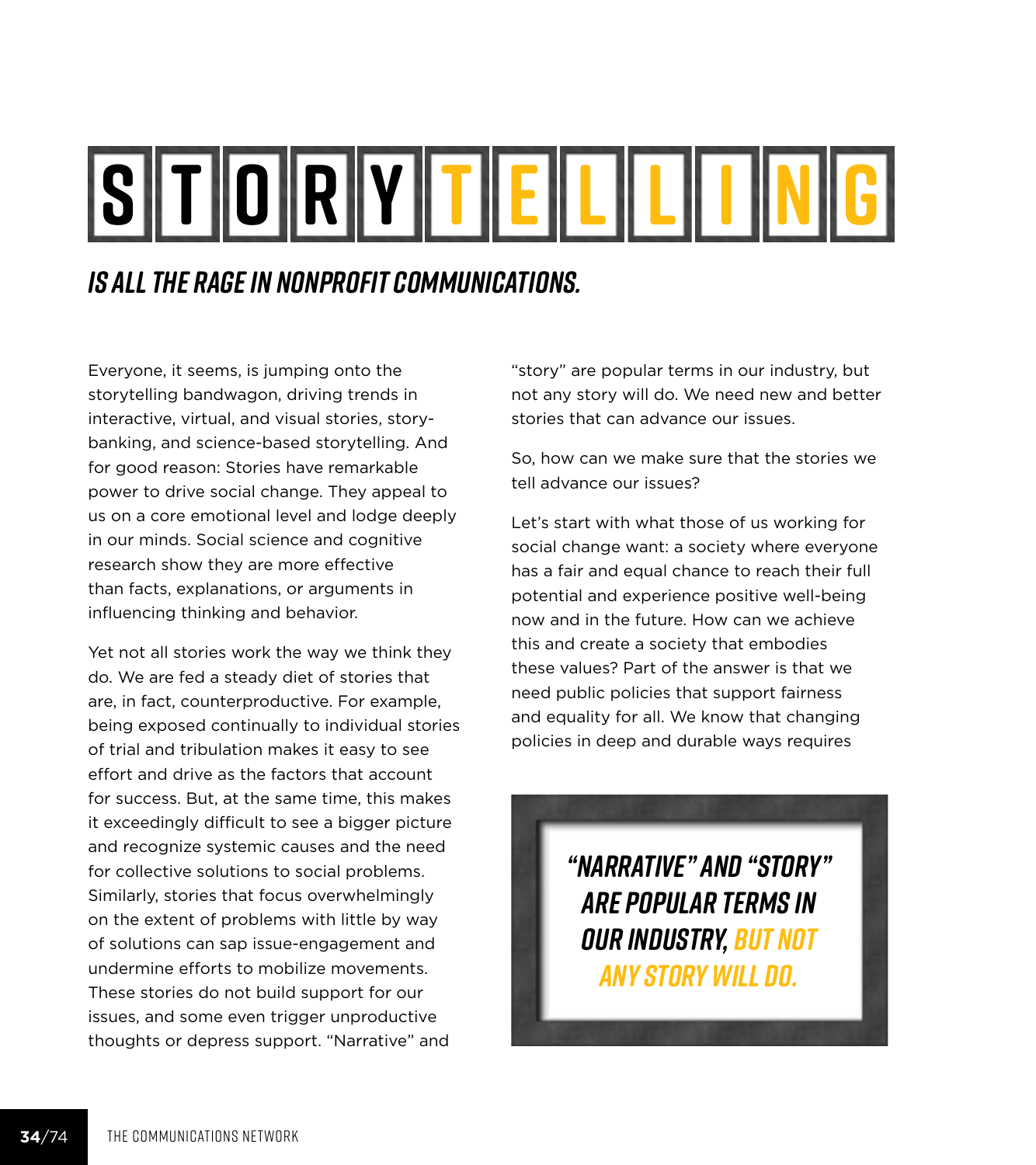building public understanding of social problems—and the will to solve them. To make this change, we must move people to see, think, and feel differently about social issues and how they work so that they respond differently to social problems.

That's where stories come in. Stories are an important part of social change because they have the power to shape the way that people think and feel about their worlds and how they act in them. People understand, communicate, and remember in story. Humans, in fact, are hard-wired for stories. If we want to connect with people, if we want to win their hearts and minds, we need to tell stories. We talk about the importance of story in the communications industry because we all think in story.

Effective stories don't just happen. We need to develop, test, pilot, and disseminate them to make sure they can help create the change and the society—we are working toward. We need to make sure our stories are well framed. The way we choose to present information shapes people's perceptions and behaviors, and is a critical component of effective storytelling. All stories are framed, whether we realize it or not. Thinking about how to frame stories can help us find narratives that "work," that expand the public conversation and change its terms, educate people about complex issues, and help them evaluate proposed solutions.

The way we frame stories shapes and constrains the effects they have. Some stories open up space for discussion, while others shut it down. Some stories shed new light on

*we must move people to see, think, and feel differently about social issues and how they work so that they respond differently to social problems.*

an issue, while others remind people of what they already think and reinforce their existing beliefs. Some stories motivate people to act, while others depress engagement and dampen hope. The way we frame our stories, in other words, can determine whether our initiatives succeed or fail.

Framing research shows that narrative choices make the difference between stories that are memorable—that stick—and change thinking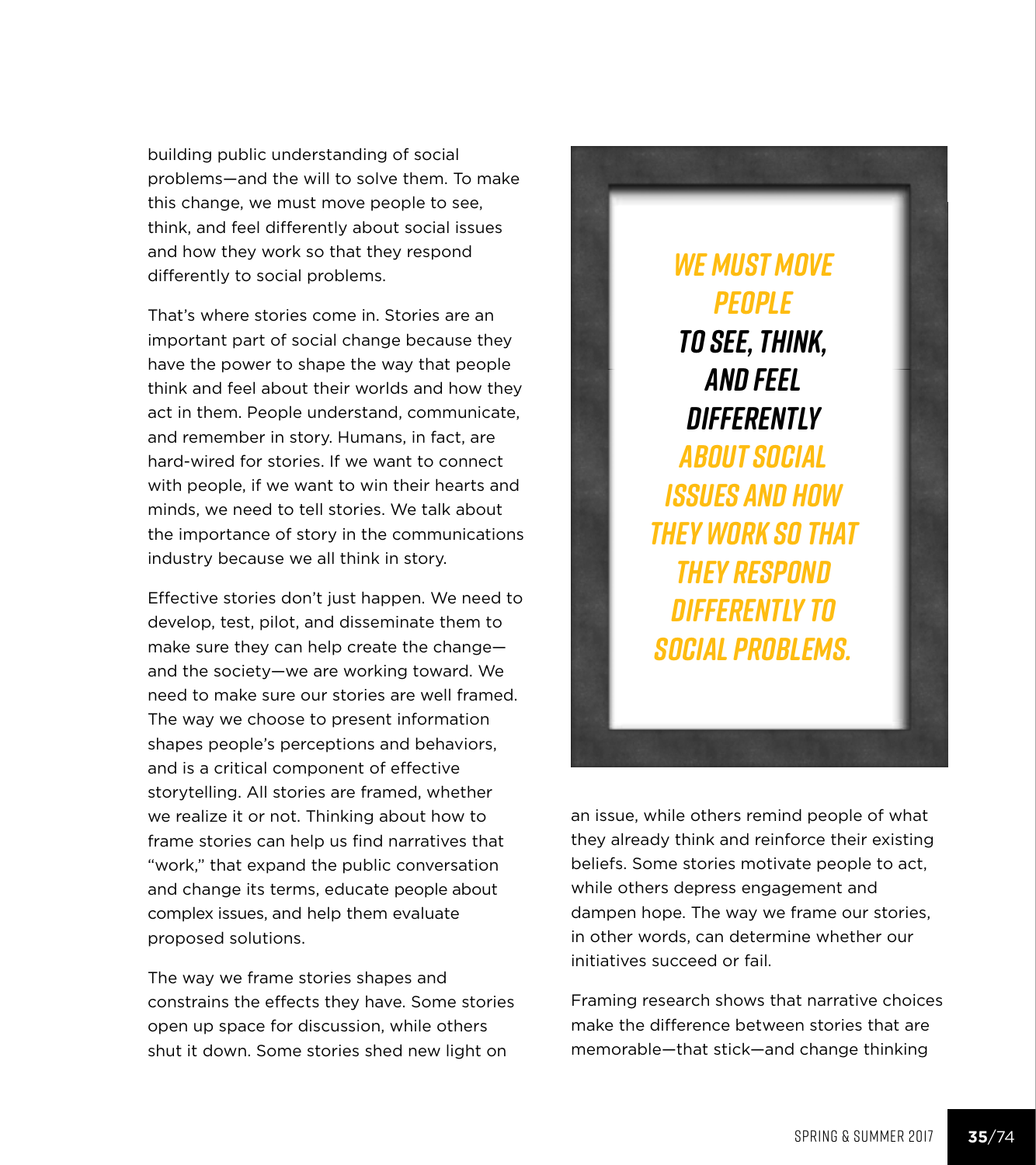and those that fall flat or even backfire. Sometimes these choices are small, such as which pronouns we use in an op-ed or speech. Other times they are big, such as which values to build our communications practice around to explain why our issue matters, or which metaphors to use to explain how it works.

Our research shows that these choices have measurable effects on public thinking. For example, in research in Alberta, Canada, we found that framing addiction issues around the value of interdependence—the idea that we all depend on one another to achieve our full potential—increased support for addiction programs. On the other hand, using the value

## *Core Principles to frame stories for social change*



#### **<sup>1</sup> Stop communicating like you are your audience.**

It is normal to overestimate the degree to which other people think like we do—this is called false consensus bias—and experts and advocates working on social issues frequently fall into this trap. They assume that what convinces them and moves their thinking is the same set of things that will convince and move those with whom they are trying to communicate. For example, advocates in the field of child abuse and neglect in the United Kingdom may be moved by subtle differences in the prevalence of neglect between Scotland and Northern Ireland. But members of the British public don't give a biscuit about these kinds of statistics. They are moved by values, explanations, and solutions that they can see themselves taking part in.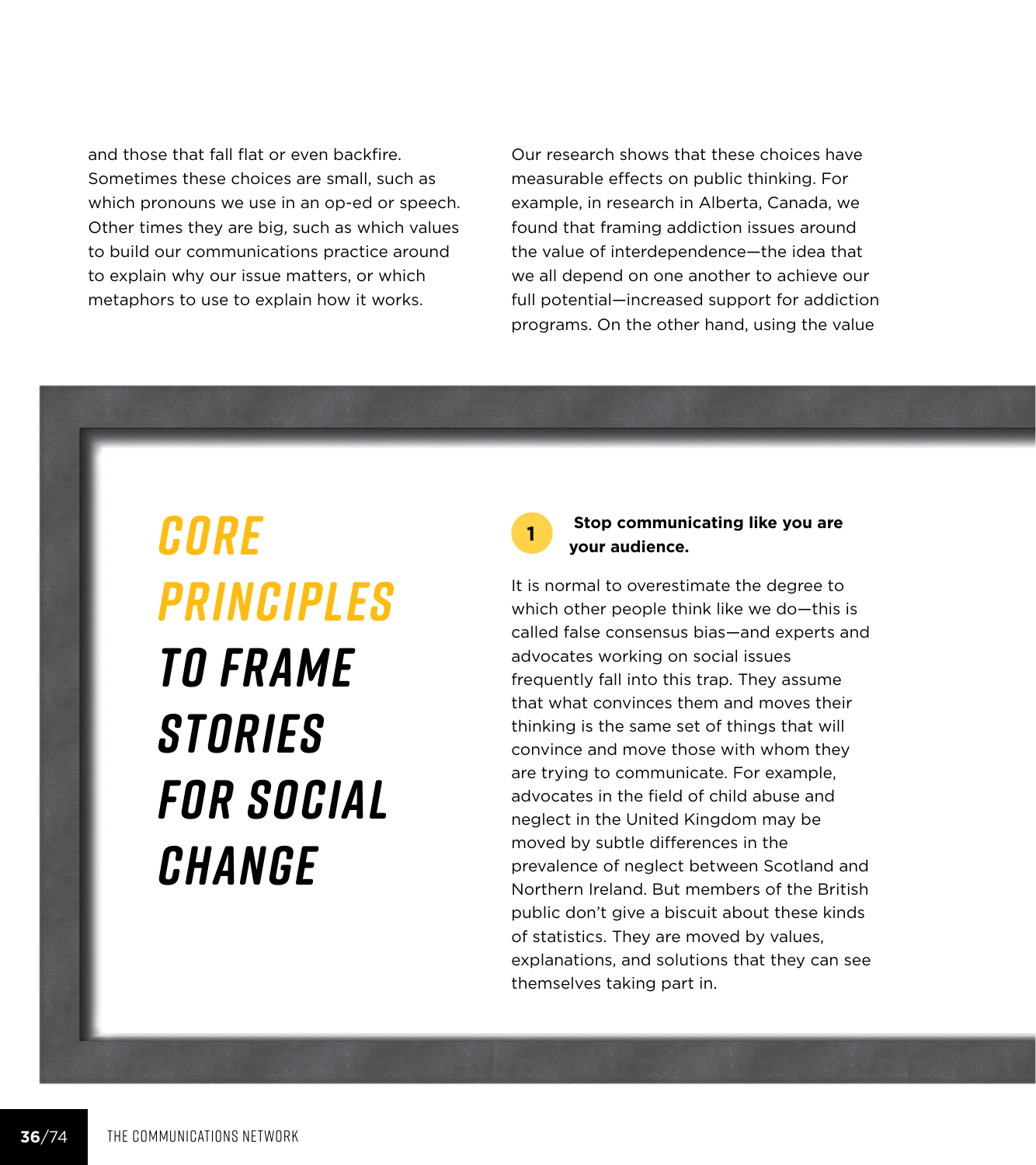of empathy to advocate for addiction policies depressed support for these same programs.

We can study the frame-understanding response to create and tell more effective stories. That's what we do at the FrameWorks Institute: We expose research participants to different frames and measure how they affect understanding, salience, efficacy, and

engagement. We no longer have to guess which stories work. These are empirical questions with empirical answers.

In the course of this work—and by studying the larger body of framing research—we've developed a set of core principles to frame stories for social change.



#### **2 Facts** *do* **matter.**

The idea that we live in a post-fact world is a popular meme, but our research shows that facts play an important role in effective storytelling. In isolation, data about racial disparities in the criminal justice system, for example, are not incredibly powerful in boosting support for reforms. But these same facts are quite powerful when integrated into a story that is framed with a productive value—the idea that we need to design a system that solves problems and is in line with the goals we have for society. In this case, values and facts together create a story that is much more powerful than the same message without facts. Facts alone won't win the day, but don't give up on them—they have a place in your stories.

#### **3 Use explanation, not logic.**

Communications science clearly shows stories that use rhetorical strategies to counter opposing viewpoints or ideologies reaffirm existing beliefs. Explaining how social or scientific phenomena work helps people reevaluate solutions and accord issues greater salience. We have found, for example, that explaining how chronic stress affects developing brains helps people understand a set of core principles of child development and increases support for solutions to mitigate adversity.